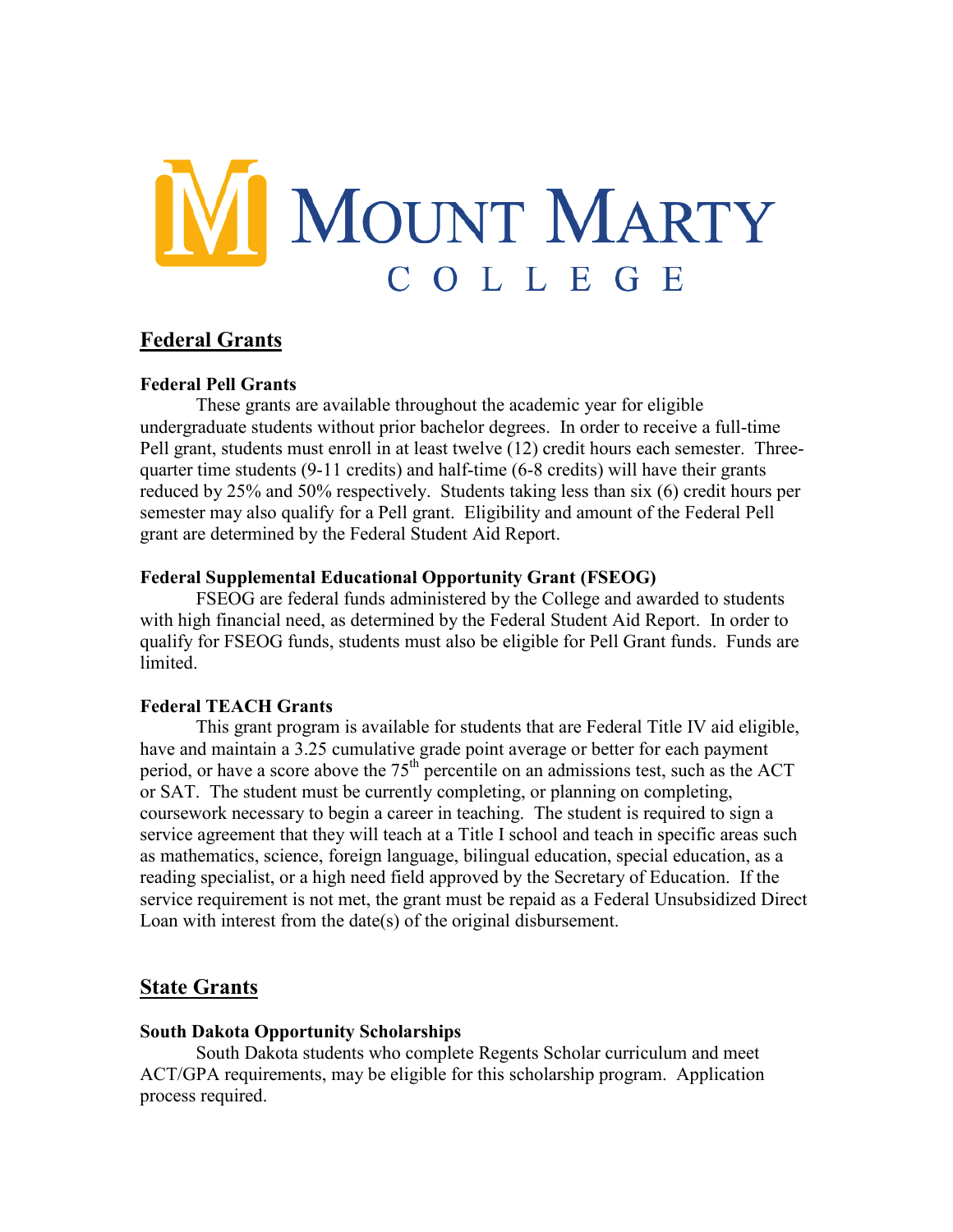#### **Dakota Corps Scholarships**

The Dakota Corps Scholarship is a full-tuition and generally applicable fees scholarship made possible through funding from the state of South Dakota, private businesses, nonprofit corporations and matching funds from Mount Marty College. Recipients must compete through an application process and are selected by the Dakota Corps Scholarship Board. Students must be enrolled in a critical need field and agree to work in an area of critical need in South Dakota equal to the sum of the number of years of scholarship received plus one year to fulfill the scholarship obligation.

## **South Dakota Need Based Grant Program (SDNBGP)**

This grant program is available to South Dakota residents that demonstrate financial need. To qualify students must show exceptional financial need as demonstrated by their expected family contribution number. Funds for this program are limited and based on state allocations.

## **Federal Loans**

#### **Federal Perkins Student Loan**

 Federal Perkins Student Loans are low-interest (5%) loans awarded to graduate and undergraduate students with high financial need, as determined by the Federal Student Aid Report. The federal government subsidizes or pays for the interest on the loan until nine months after graduation or when the student is no longer at least half-time. Repayment begins nine months after graduation, or when the student ceases to be enrolled at least half-time. Funds are limited.

#### **Nursing Student Loan**

 Nursing Student Loans are awarded to students with financial need, as determined by the Federal Student Aid Report, who are enrolled in the nursing program. The interest rate is 5%, and repayment begins nine months after graduation, or when the student ceases to be enrolled at least half-time. The federal government subsidizes or pays for the interest on the loan until nine months after graduation or when the student is no longer enrolled at least half-time. Availability of nursing loans is dependent on federal allocation of funds.

#### **Federal Direct Loans**

 Federal Subsidized Direct Loans are awarded to students with financial need as determined by the Federal Student Aid Report. The loans are made available through the US Department of Education. Interest is subsidized (paid by the government) while the students are in school at least half-time. The interest rate is a fixed 3.86%.

 Students who do not qualify for the Direct Subsidized Loan or do not qualify for the maximum Direct Subsidized Loan are eligible to borrow under the Direct Unsubsidized Loan program. The interest rate is a fixed 3.86%. Under this program,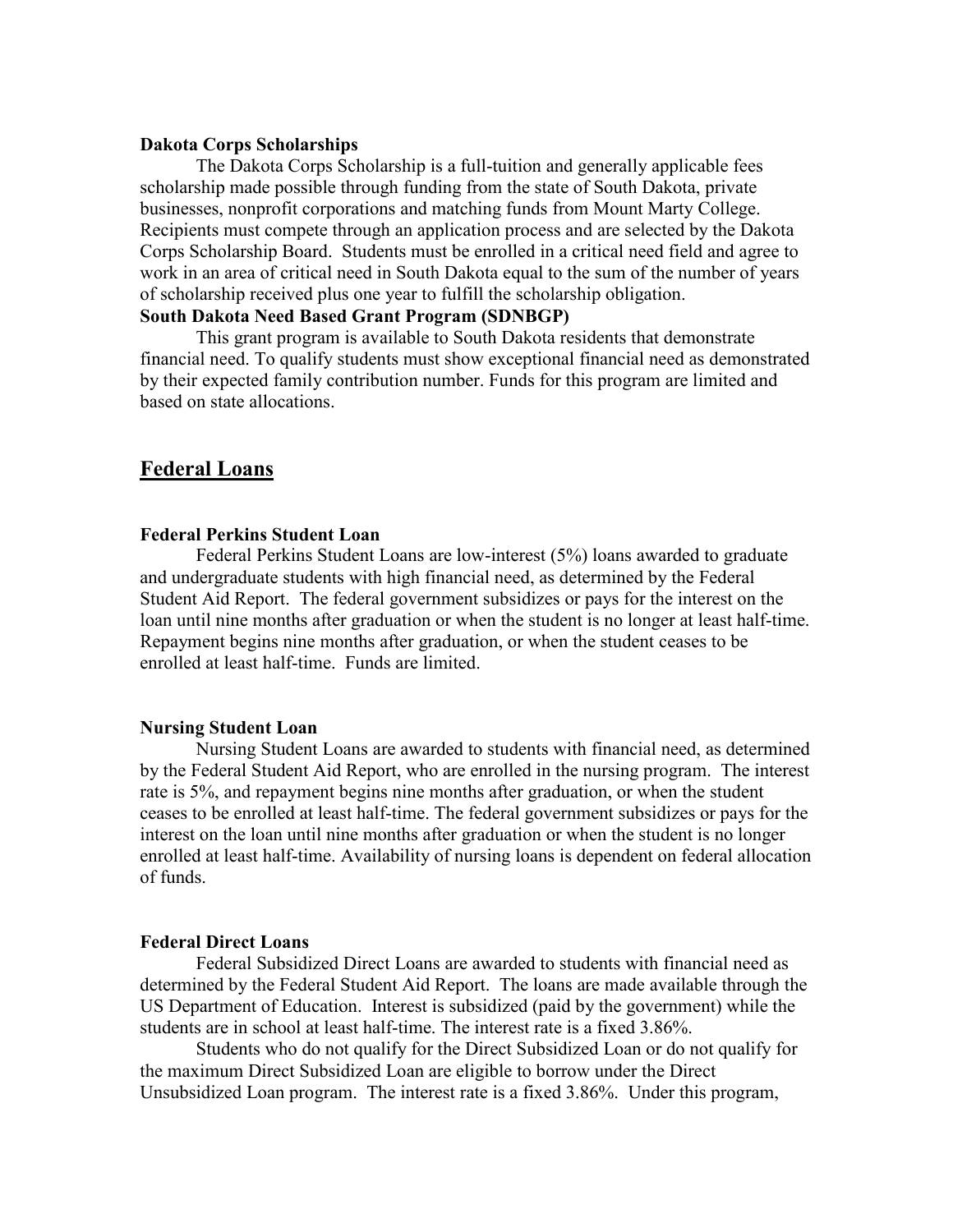students pay the interest on the loans while they are in school, rather than the federal government. Students may borrow the balance of their award maximum (Example: a freshman qualified for \$2,000 under the direct subsidized program; could borrow \$1,500 under the direct unsubsidized program to meet the award maximum of \$3,500).

Repayment begins six months after graduation, or when the student ceases to be enrolled at least half-time. Mount Marty College uses a schedule academic year of September through May for the majority of its borrowers. The summer school session is considered to be a trailer to the academic year for Direct Loan eligibility purposes. The college may elect to use a borrower-based academic year per individual basis. A borrower-based academic year is individualized for each borrower and follows the borrower's attendance and progress.

| <b>Dependent Students (Except Students)</b><br><b>Whose Parents Cannot Borrow PLUS)</b> | <b>Base</b><br>amount | Additional unsubsidized loan amount |                        |
|-----------------------------------------------------------------------------------------|-----------------------|-------------------------------------|------------------------|
|                                                                                         |                       | Prior to July 1, 2008               | Effective July 1, 2008 |
| Freshman                                                                                | \$3,500               |                                     | \$2,000                |
| Sophomore                                                                               | \$4.500               |                                     | \$2,000                |
| Junior or Senior                                                                        | \$5.500               |                                     | \$2,000                |

#### **Annual Direct Loan Limits:**

| Independent Undergraduate Students                                                        |                       |                       | Additional unsubsidized loan amount |
|-------------------------------------------------------------------------------------------|-----------------------|-----------------------|-------------------------------------|
| and Dependent Students Whose<br><b>Parents Cannot Borrow a Direct PLUS</b><br><b>loan</b> | <b>Base</b><br>amount | Prior to July 1, 2008 | Effective July 1, 2008              |
| Freshman                                                                                  | \$3,500               | \$4,000               | \$6,000                             |
| Sophomore                                                                                 | \$4.500               | \$4,000               | \$6,000                             |
| Junior or Senior                                                                          | \$5,500               | \$5,000               | \$7,000                             |

|                                           | <b>Base</b> |                                     |
|-------------------------------------------|-------------|-------------------------------------|
| <b>Graduate and Professional Students</b> | amount      | Additional unsubsidized loan amount |
|                                           | \$8.500     | Unchanged at \$12,000               |

## **Federal Direct PLUS Loan**

Federal Direct PLUS Loans are available to graduate students and to parents of dependent undergraduate students. PLUS borrowers generally will need to pass a credit check to determine eligibility. Direct PLUS Loan eligibility is not based on need. The student must be enrolled at least half-time. The yearly limit on a Direct PLUS Loan is equal to the students cost of attendance minus any other financial aid received. The interest rate on Direct PLUS Loans is a fixed interest rate of 6.41%. The loan funds are sent directly to the school from the lender and repayment begins within 60 days after the final loan is disbursed for the academic year. In school deferment and forbearance options may be available. If a parent is unable to borrow a PLUS, their dependent student may be eligible to borrow additional funds under the Federal Direct Unsubsidized Loan Program.

## **Employment Opportunities**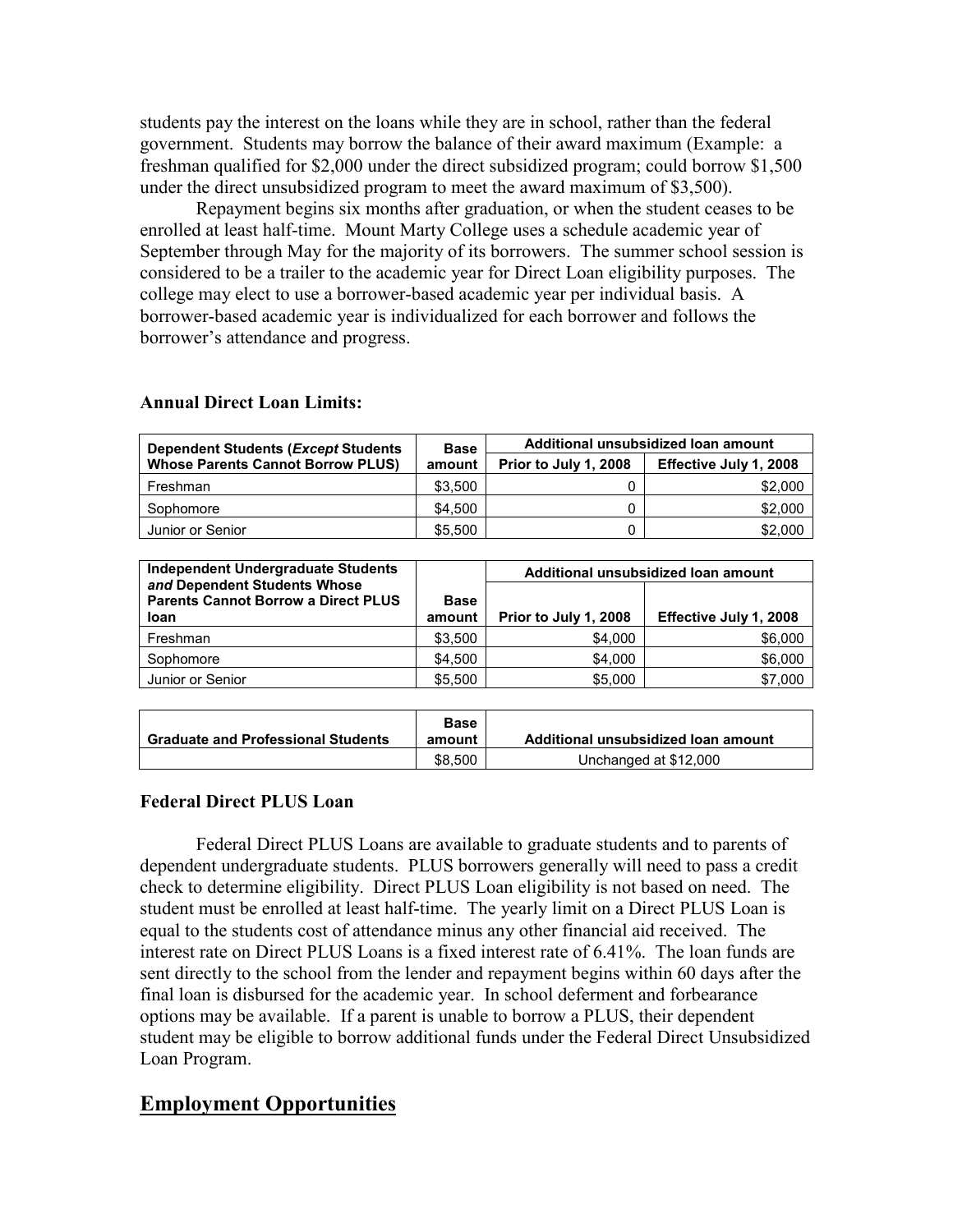#### Campus Employment Program

This program is sponsored by Mount Marty College to provide employment to students who do not qualify for the Federal College Work Study Program. This program operates in the same manner as the FCWS program listed below, but does not have a need requirement.

#### Federal College Work Study Program

This is a federally sponsored program providing job opportunities for students with financial need as determined by the Federal Student Aid Report. Students are assigned to jobs on and off campus. In making job assignments, consideration is given to the student's major, interests, skills and previous experience. New students are asked to complete a Student Employment application to assist in job placement. Students are paid at least minimum wage and receive a check each month.

#### **Mount Marty College Scholarships/Awards**

Mount Marty College provides a number of tuition scholarships to acknowledge and support outstanding academic achievement, community service, leadership and special talent. Any prospective student who believes that he or she is eligible and/or has financial need should consider applying for a scholarship. Information on the scholarships described below may be obtained from the Admission or Financial Assistance Offices.

Please note that scholarships, grants and awards described in this section, are reserved for full-time Yankton Campus students (12 or more credits per semester). The scholarships are contingent on the maintenance of this status and a designated cumulative grade point average. Scholarships apply to the regular academic semesters (fall/spring) only. Scholarships do not apply to discounted programs. The college recommends that eligible students submit their scholarship application immediately following acceptance.

Mount Marty College reserves the right to limit the amount and number of college sponsored scholarships or grants awarded to an individual student. The college also reserves the right to renew scholarships from college-funded sources. Awards may be continued, increased or decreased, depending on the conditions existing at the time of awarding renewal applications.

Mount Marty College scholarships and grants are awarded on an annual basis. Factors such as academic achievement, talent, need and availability of funding are used in evaluating the awards. Scholarships may be awarded from either or both the Mount Marty College or name scholarship programs.

#### Presidential Scholarships

Incoming freshmen with an ACT composite score of at least 26, and a cumulative GPA of 3.5 are eligible to apply for the Mount Marty College Presidential Scholarship. The award is valued up to full tuition and is renewable as long as the student maintains a cumulative GPA of at least 3.5. A special application is required. Scholastica Scholarships

Incoming freshmen who must meet the same basic criteria for the guaranteed academic scholarships plus must have a minimum high school GPA of 3.5 and a 26 ACT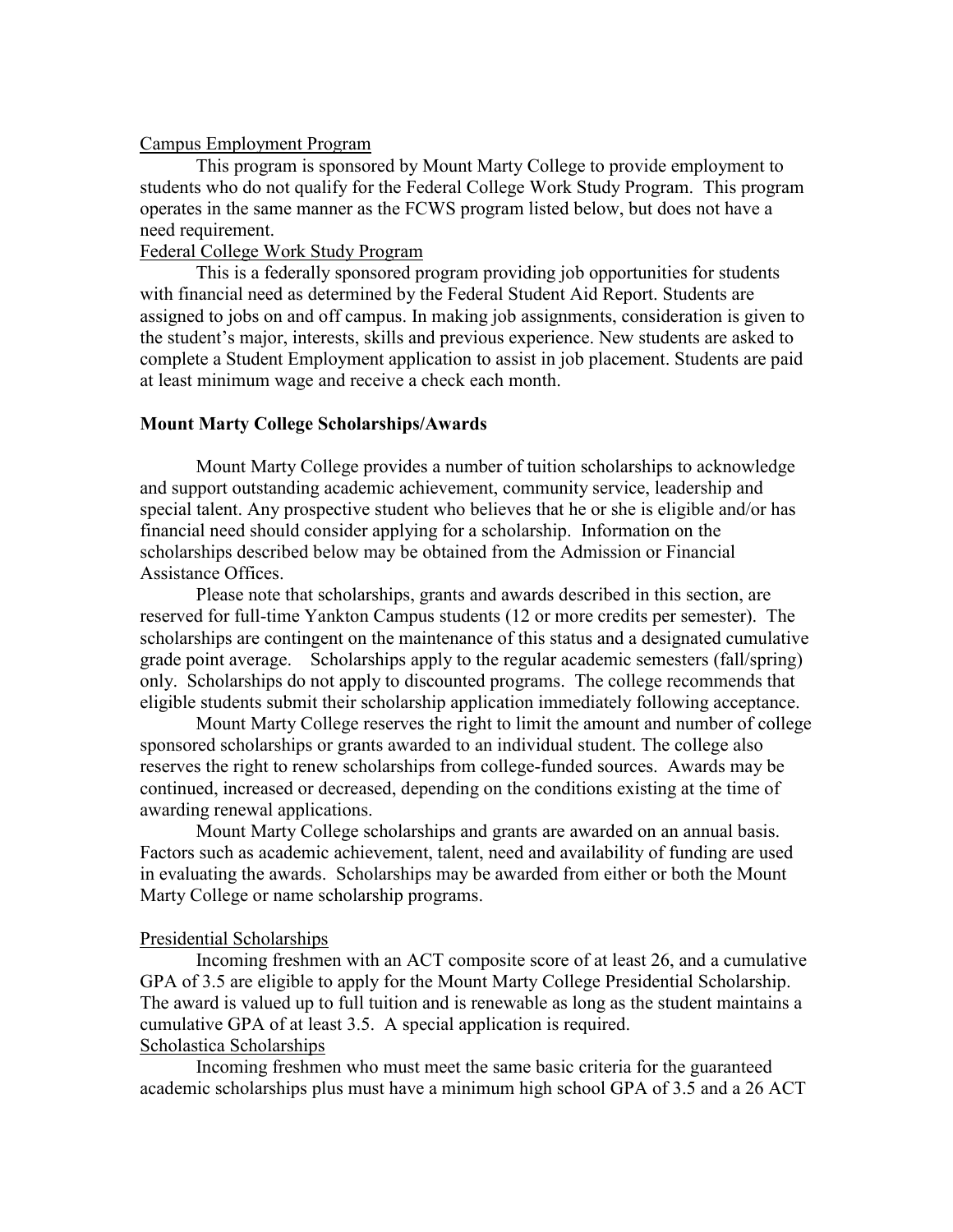(or equivalent SAT). Also must complete procedure for an in-person or video interview. Renewal GPA is 3.5.

## Benedictine Scholarships

These scholarships are awarded to incoming students and are renewable to degree completion as long as the student complies with the general scholarship criteria and maintains a cumulative GPA of at least 3.0. The scholarships vary and are based on the student's ACT composite score and cumulative grade point average.

## Mount Marty College Excellence Scholarships

These scholarships are awarded to incoming students and are renewable to degree completion as long as the student complies with general scholarship criteria and maintains a cumulative GPA of at least 3.0. The scholarships vary and are based on the student's ACT composite score and cumulative grade point average. Mount Marty College Merit Scholarships

These scholarships are awarded to incoming students and are renewable to degree completion as long as the student complies with general scholarship criteria and maintains a cumulative GPA of at least 3.0. The scholarships vary and are based on the student's ACT composite score and cumulative grade point average. Mount Marty College Academic Honors Scholarships

These scholarships are awarded to incoming students and are renewable to degree completion as long as the student complies with general scholarship criteria and maintains a cumulative GPA of at least 2.5. The scholarships vary and are based on the student's ACT composite score and cumulative grade point average. Mount Marty College Achievement Awards

These awards are granted to incoming students and are renewable to degree completion as long as the student complies with general scholarship criteria and maintains a cumulative GPA of at least 2.0. The awards vary and are based on the student's ACT composite score and cumulative grade point average.

Mount Marty College Incentive Awards

These awards are granted to incoming students and are renewable to degree completion as long as the student complies with general scholarship criteria and maintains a cumulative GPA of at least 2.0. The awards vary and are based on the student's ACT composite score and cumulative grade point average. Catholic Awards

These awards are granted to incoming Catholic students with recommendation from the student's parish pastor. The award is renewable as long as the student maintains a college cumulative GPA of at least 2.0 and participates in Mount Marty College campus ministry activities.

## Mother Jerome Schmitt Presidential Scholarship

Mother Jerome Schmitt assisted in opening Mount Marty Academy in 1922. She taught there for 10 years. In 1932 she was elected prioress of Sacred Heart Convent and served in that position for 29 years. Under her leadership Mount Marty Junior College began in 1936 and she served as the first president from 1936-1957.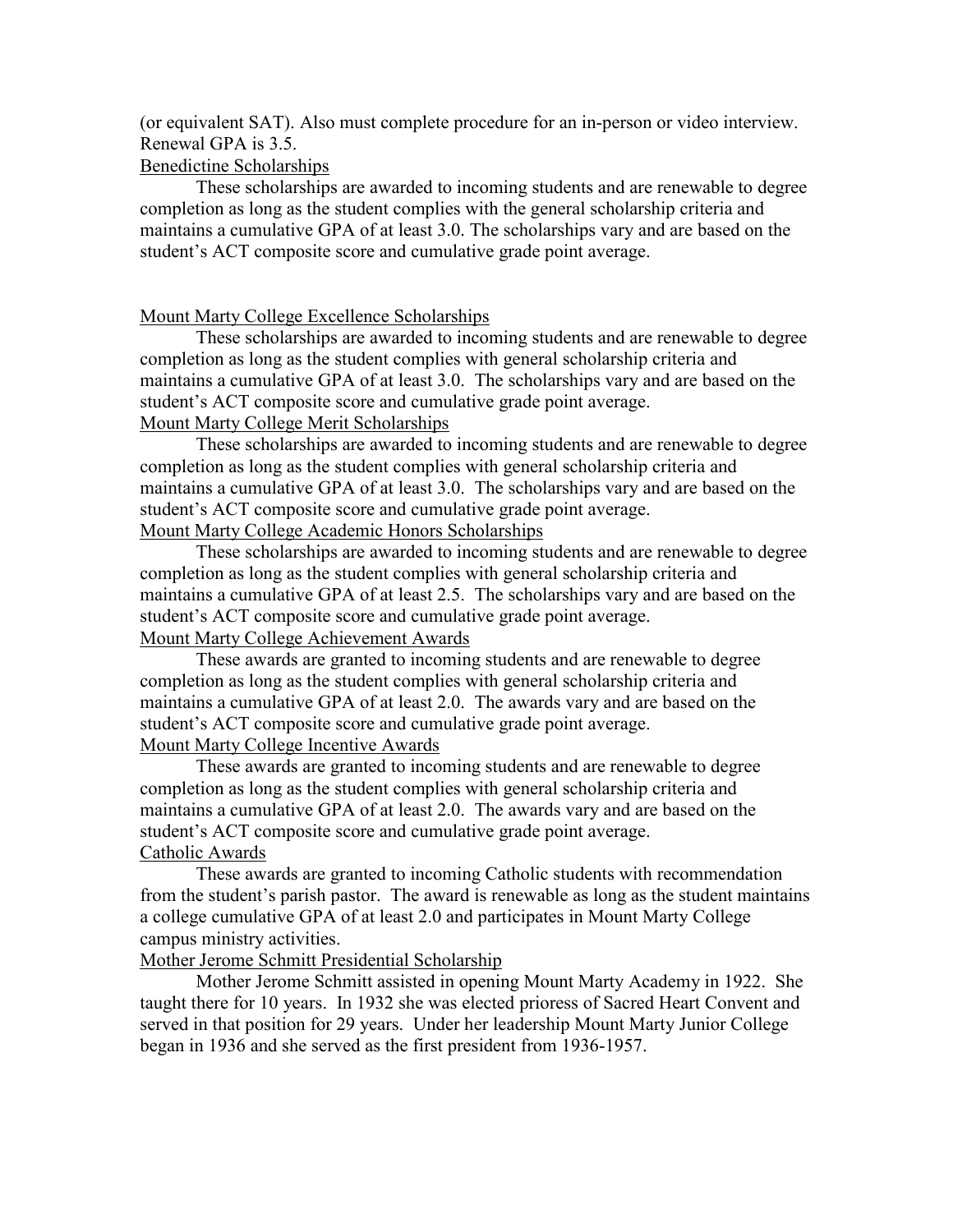A full-tuition scholarship in her honor is awarded each spring to a current fulltime student. The award is based on scholastic achievement, participation and contribution to the academic and civic community, along with faculty recommendations. Sister Jacquelyn Ernster Scholarship

Sister Jacquelyn Ernster's dedicated service to Mount Marty College spanned 25 years: 13 years as the fifth president, seven years as the vice president for academic affairs, and five years as a faculty member in the history department.

This scholarship is based on outstanding leadership, campus involvement and the integration of the Benedictine values and philosophy into his/her daily living.

#### Annual / Endowed Scholarships

Through the generosity of the college's donors, endowed and annual scholarships are available in various amounts. Scholarships are awarded through the financial assistance office based on donor criteria and student applications.

#### **External Scholarships and Grants**

**SDEAF Grant** – SDEAF Grant funds are available through the South Dakota Educational Access Foundation, a private not-for-profit foundation whose mission is to promote improvement in the rates of entry and success in education beyond high school. To qualify, a student needs to be enrolled full-time and show exceptional financial need as demonstrated by their expected family contribution number. Funds for this program are limited.

**Bishop Hoch Deanery Scholarship** – funds are available to high school seniors who are also a Sioux Falls, South Dakota Diocese member. Student must show financial need. There is an application process.

**F.W. Hatterscheidt Educational Scholarship** – funds are available to eligible Freshman who are South Dakota residents. A 3.0 GPA is required and students must show financial need. There is an application process.

#### **Mount Marty College Grants**

Mount Marty College provides grants to students for outstanding leadership, community service, campus involvement and need. These grants are reserved for fulltime Yankton campus students (12 credits or more per semester).

#### Athletic Grants

Mount Marty College awards athletic grants annually to students with certain athletic abilities who meet specific requirements. Inquiries should be directed to the Athletic Department or Admission Office.